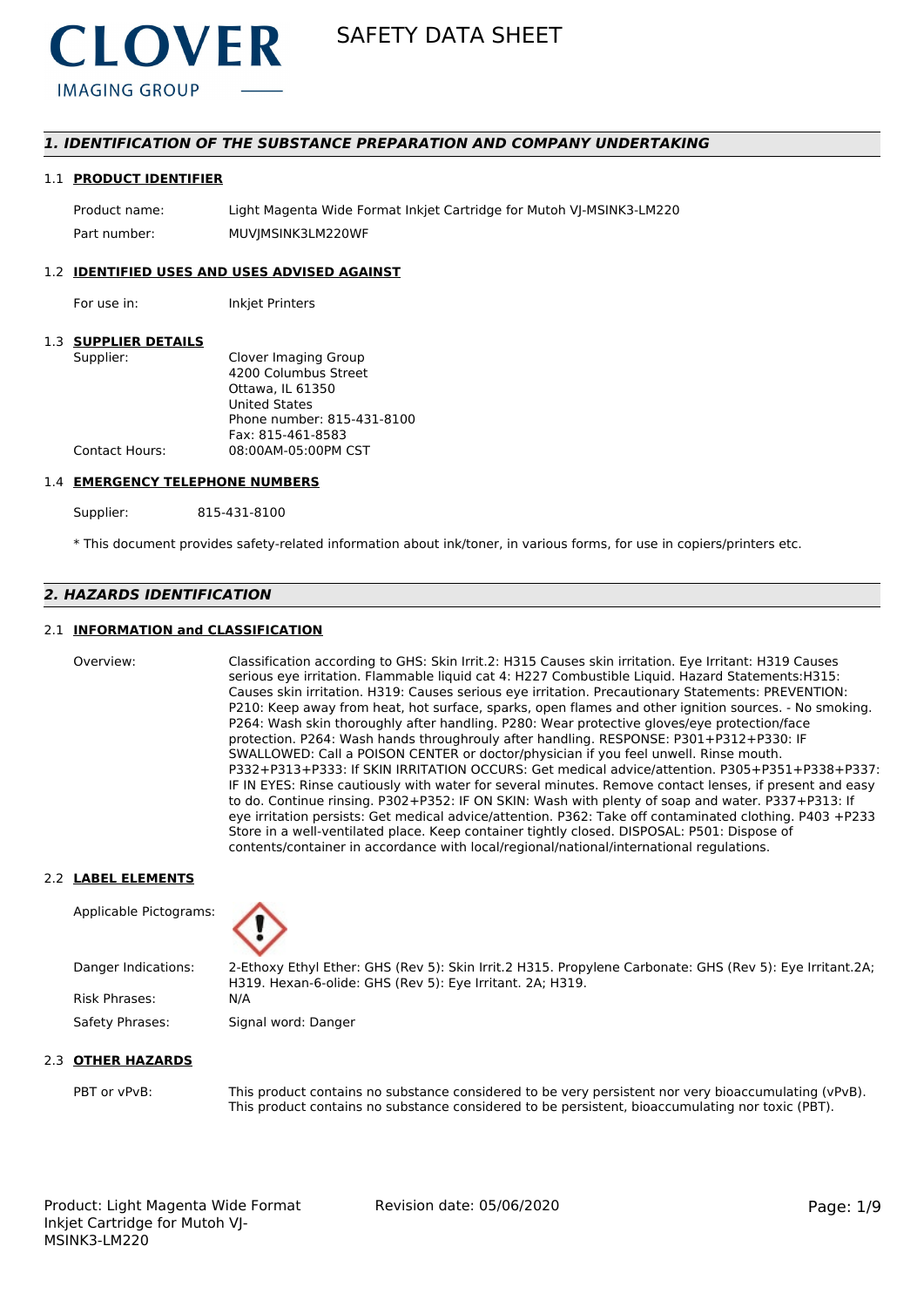

# *3. COMPOSITION / INFORMATION ON INGREDIENTS*

| Ingredients           | <b>CAS number</b> | Weight %  | <b>OSHA</b><br><b>PEL</b> | <b>ACGIH</b><br><b>TLV</b> | Other                              |
|-----------------------|-------------------|-----------|---------------------------|----------------------------|------------------------------------|
| Colorant              | Trade Secret      | $0.1 - 1$ |                           |                            |                                    |
| 2-Ethyoxy Ethyl Ether | 112-36-7          | $30 - 60$ |                           |                            | EC No: 203-936-7 GHS (Rev 5):      |
|                       |                   |           |                           |                            | <b>Skin Irrit.2; H315</b>          |
| Propylene Carbonate   | 108-32-7          | $5 - 15$  |                           |                            | EC No: 203-572-1 GHS (Rev 5): Eye  |
|                       |                   |           |                           |                            | Irritant. 2A; H319                 |
| Polymer               | Trade Secret      | $1 - 10$  |                           |                            |                                    |
| Hexan-6-olide         | 502-44-3          | $5 - 15$  |                           |                            | EINECS $\#$ 207-938-1 GHS (Rev 5): |
|                       |                   |           |                           |                            | Eye Irritant. 2A; H319             |

# The Full Text for all R-Phrases are Displayed in Section 16

# **COMPOSITION COMMENTS**

The Data Shown is in accordance with the latest Directives.

This section provides composition information for the specified substance/mixture.

# *4. FIRST-AID MEASURES*

#### 4.1 **FIRST AID MEASURES**

### 4.1.1 **FIRST AID INSTRUCTIONS BY RELEVANT ROUTES OF EXPOSURE**

| Inhalation:   | If inhaled move to fresh air. Respiratory irritation may occur, if persists seek medical attention. If<br>not breathing, give artificial respiration preferably mouth to mouth.                                                                                            |
|---------------|----------------------------------------------------------------------------------------------------------------------------------------------------------------------------------------------------------------------------------------------------------------------------|
| Eye contact:  | Do not rub eyes. In case of contact, immediately flush eyes with plenty of water for at least 15<br>minutes. If irritation persists get medical attention.                                                                                                                 |
| Skin contact: | In case of contact, immediately flush skin with soap and plenty of water while removing<br>contaminated clothes and shoes. Wash clothing before reuse. Get medical attention if symptoms<br>appear.                                                                        |
| Ingestion:    | Rinse mouth with water. Give two glasses of water and monitor closely. Call a poison control<br>center, emergency room, or physician before trying to induce vomiting. Never give anything by<br>mouth to an unconscious person. Get medical attention if symptoms appear. |

# 4.1.2 **ADDITIONAL FIRST AID INFORMATION**

Additional first aid information: N/A Immediate Medical Attention Required: Treat symptomatically.

#### 4.2 **SYMPTOMS AND EFFECTS**

Acute Symptoms from Exposure: No known significant effects or critical hazards. Delayed Symptoms from Exposure: N/A

# 4.3 **IMMEDIATE SPECIAL TREATMENT OR EQUIPMENT REQUIRED**

Treat symptomatically.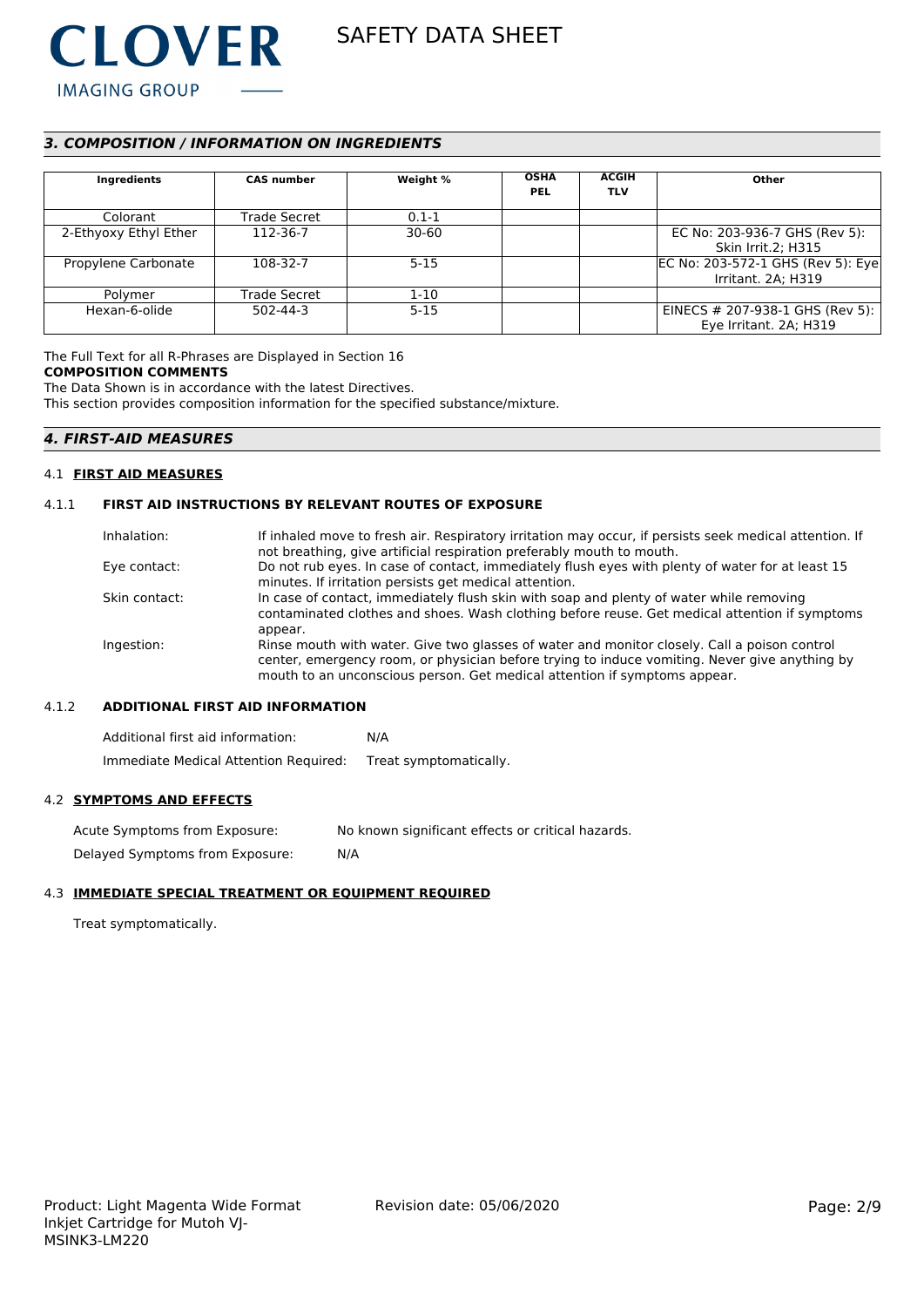

# *5. FIRE-FIGHTING MEASURES*

#### 5.1 **EXTINGUISHING MEDIA**

Recommended Extinguishing Media: Alcohol-resistant foam, dry chemical, carbon dioxide(CO2), water spray. Extinguishing Media Not to be Used: N/A

# 5.2 **SPECIAL HAZARD**

Unusual Fire/Explosion Hazards: Special Hazards arising from the substance or mixture: Carbon oxides. Extinguishing Media Not to be Used: N/A

#### 5.3 **ADVICE FOR FIRE FIGHTERS**

Avoid inhalation of smoke. Wear protective clothing and wear self-contained breathing apparatus

#### *6. ACCIDENTAL RELEASE MEASURES*

#### 6.1 **PERSONAL PRECAUTIONS, PROTECTIVE EQUIPMENT AND EMERGENCY PROCEDURES**

## 6.1.1 **PRECAUTIONS FOR NON-EMERGENCY PERSONNEL**

Use personal protective equipment. Gloves and eye/face protection. Avoid breathing vapors, mist or gas. Ensure adequate ventilation. Remove all sources of ignition. Beware of vapors accumulating to form explosive concentrations. Vapors can accumulate in low areas.

#### 6.1.2 **ADDITIONAL FIRST AID INFORMATION**

N/A

#### 6.1.3 **PERSONAL PROTECTION**

Wear personal protective equipment as described in Section 8.

#### 6.2 **ENVIRONMENTAL PRECAUTIONS**

Regulatory Information: Keep product out of sewers and watercourses.

#### 6.3 **METHODS AND MATERIAL FOR CONTAINMENT AND CLEANUP**

Spill or Leak Cleanup Procedures: Contain spillage, and then collect with an electrically protected vacuum cleaner or by wetbrushing and place in container for disposal according to local regulations. Keep in suitable, closed containers for disposal.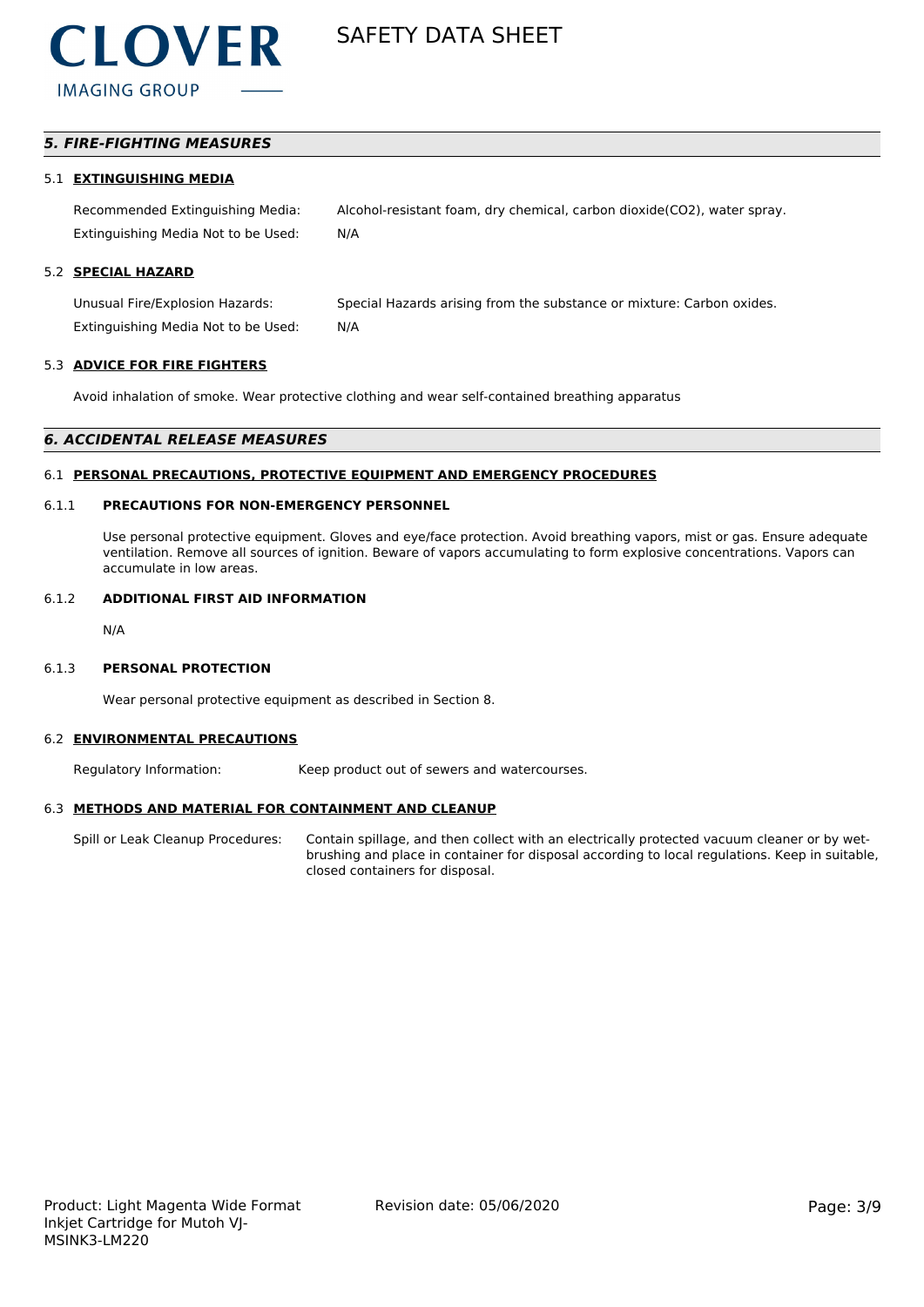# *7. HANDLING AND STORAGE*

#### 7.1 **PRECAUTIONS FOR SAFE HANDLING**

Recommendations for Handling: No special precautions when used as intended. Keep containers closed. If toner, avoid creating dust. Keep away from ignition sources. Advice on General Hygiene: Never eat, drink or smoke in work areas. Practice good personal hygiene after using this material, especially before eating, drinking, smoking, using the restroom, or applying cosmetics.

#### 7.2 **CONDITIONS FOR SAFE STORAGE**

Avoid high temperatures, >100°F/32°C

#### 7.3 **SPECIFIC END USES**

Printing devices

#### *8. EXPOSURE CONTROLS/PERSONAL PROTECTION*

#### 8.1 **CONTROL PARAMETERS**

The best protection is to enclose operations and/or provide local exhaust ventilation at the site of chemical release in order to maintain airborne concentrations of the product below OSHA PELs (See Section 3). Local exhaust ventilation is preferred because it prevents contaminant dispersion into the work area by controlling it at its source.

#### 8.2 **EXPOSURE CONTROLS**

#### **Respiratory protection:**

IMPROPER USE OF RESPIRATORS IS DANGEROUS. Seek professional advice prior to respirator selection and use. Follow OSHA respirator regulations (29 CFR 1910.134 and 1910.137) and, if necessary, wear a NIOSH approved respirator. Select respirator based on its suitability to provide adequate worker protection for given work conditions, levels of airborne contamination, and sufficient levels of oxygen.

#### **Eye/Face Protection:**

Contact lenses are not eye protective devices. Appropriate eye protection must be worn instead of, or in conjunction with contact lenses.

#### **Hand/Skin Protection:**

For emergency or non-routine operations (cleaning spills, reactor vessels, or storage tanks), wear an SCBA. WARNING! Air purifying respirators do not protect worker in oxygen deficient atmospheres.

#### **Additional Protection:**

N/A

#### **Protective Clothing and Equipment:**

Wear chemically protective gloves, boots, aprons, and gauntlets to prevent prolonged or repeated skin contact. Wear splashproof chemical goggles and face shield when working with liquid, unless full face piece respiratory protection is worn.

#### **Safety Stations:**

Make emergency eyewash stations, safety/quick-drench showers, and washing facilities available in work area.

#### **Contaminated Equipment:**

Separate contaminated work clothes from street clothes. Launder before reuse. Remove material from your shoes and clean personal protective equipment. Never take home contaminated clothing.

#### **Comments:**

Never eat, drink or smoke in work areas. Practice good personal hygiene after using this material, especially before eating, drinking, smoking, using the restroom, or applying cosmetics.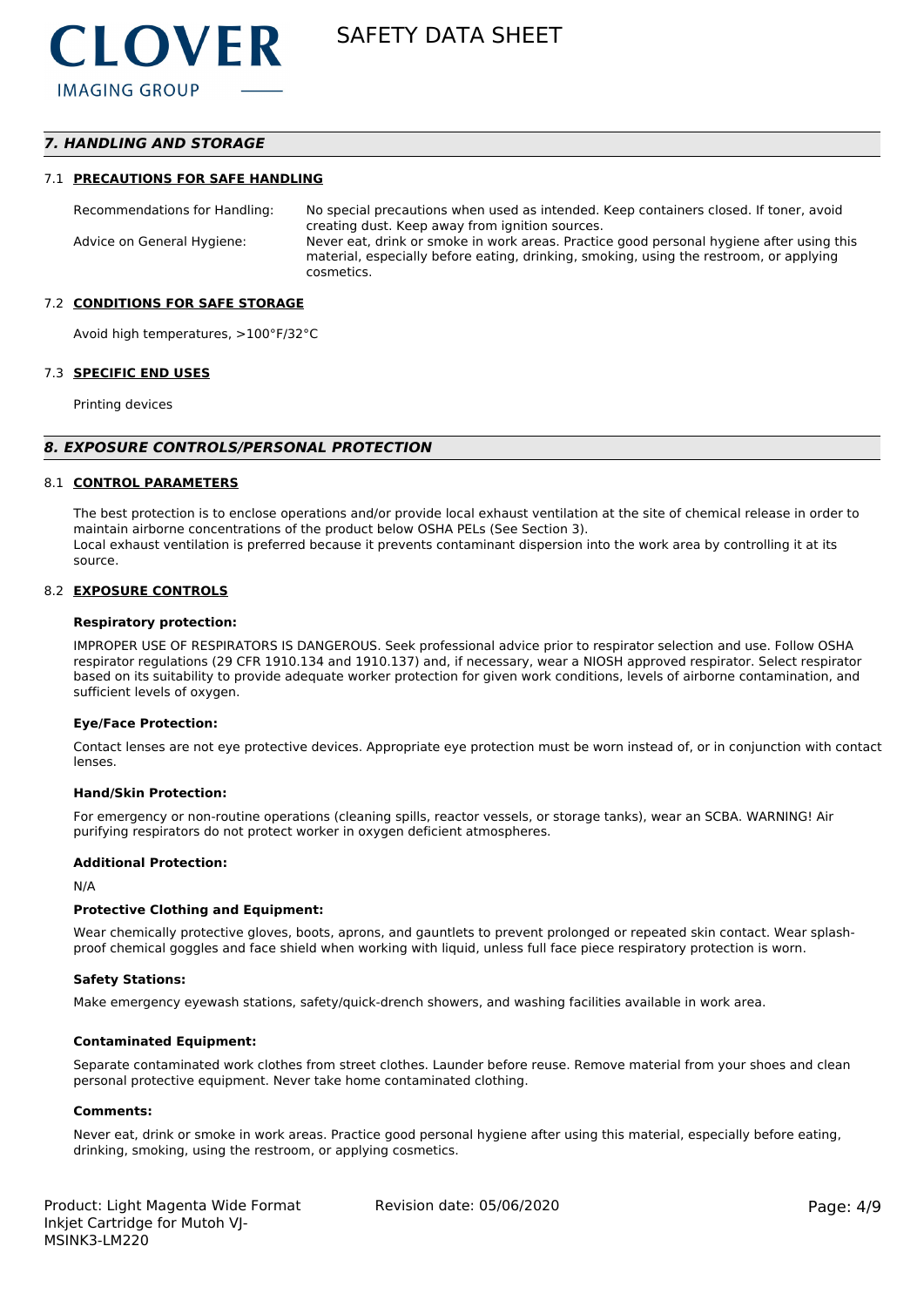

# *9. PHYSICAL AND CHEMICAL PROPERTIES*

# 9.1 **DETAIL INFORMATION**

| Physical state:            | APPEARANCE: Magenta liquid. |
|----------------------------|-----------------------------|
| Color:                     | Light Magenta               |
| Odor:                      | Slight                      |
| Odor threshold:            | N/A                         |
|                            |                             |
| Boiling point:             | Approx 176°C or higher      |
| Melting point:             | No data available.          |
| Flash point:               | Approx 81°C                 |
| <b>Explosion limits:</b>   | No data available.          |
| Relative density:          | No data available.          |
| Auto-ignition temperature: | Not below 220°C             |

#### 9.2 **OTHER INFORMATION**

SPECIFIC GRAVITY .975+/-0.05 (25°c). Easily soluble (Diethylene glycol diethyl ether).

# *10. CHEMICAL STABILITY AND REACTIVITY*

# 10.1 **Reactivity:**

| <b>Reactivity Hazards:</b><br>Data on Mixture Substances: | None<br>None                                                                                                   |
|-----------------------------------------------------------|----------------------------------------------------------------------------------------------------------------|
| 10.2 Chemical Stability:                                  | The product is stable. Under normal conditions of storage and use, hazardous<br>polymerization will not occur. |
| 10.3 Hazardous Polymerization:                            | Stable under conditions of normal use.                                                                         |
| 10.4 Conditions to Avoid:                                 | Keep away from heat, flame, sparks and other ignition sources.                                                 |
| 10.5 Incompatible Materials:                              | Strong oxidizing materials                                                                                     |
| 10.6 Hazardous Decomposition:                             | Will not occur.                                                                                                |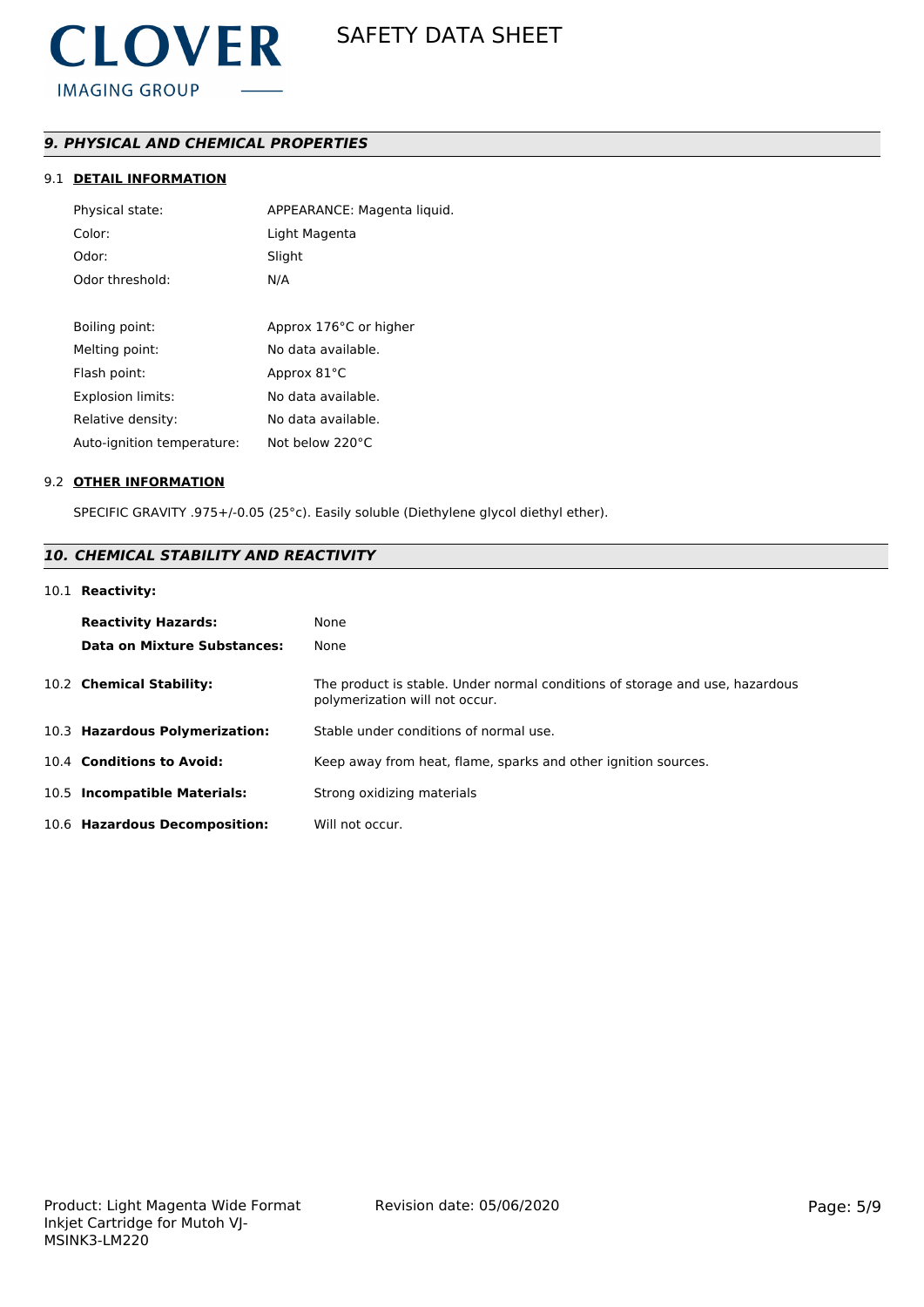

# *11. INFORMATION ON TOXICOLOGICAL EFFECT*

| <b>Mixtures:</b>                   | Water based inkjet ink (Mixture)                                                                             |
|------------------------------------|--------------------------------------------------------------------------------------------------------------|
| <b>Acute Toxicity:</b>             | [Diethylene Glycol Diethyl Ether] LD50 Oral, rat: 4,970 mg/kg. LD50 Skin, rabbit: 6,700 uL/kg.               |
|                                    | Draize test, eye rabbit: 50 mg moderate.                                                                     |
| <b>Skin Corrosion/Irritation:</b>  | Overexposure of ink contact with the skin may cause irritation and, in some people, swelling and<br>redness. |
| <b>Serious Eye Damage:</b>         | Overexposure to the eye surface may be mildly irritating.                                                    |
| Inhalation:                        | Intentional inhalation to ink vapors may result in respiratory tract irritation.                             |
| <b>Sensitization:</b>              | No information available.                                                                                    |
| <b>Mutagenicity:</b>               | No information available.                                                                                    |
| <b>Carcinogenicity:</b>            | No information available.                                                                                    |
| <b>Reproductive Toxicity:</b>      | No information available.                                                                                    |
| <b>STOT - Single Exposure:</b>     | N/A                                                                                                          |
| <b>STOT - Multiple Exposure:</b>   | N/A                                                                                                          |
| Ingestion:                         | Intentional or accidental oral ingestion may cause an upset stomach.                                         |
| <b>Hazard Class Information:</b>   | N/A                                                                                                          |
| <b>Mixture on Market Data:</b>     | N/A                                                                                                          |
| Symptoms:                          | N/A                                                                                                          |
| <b>Delayed/Immediate Effects:</b>  | N/A                                                                                                          |
| <b>Test Data on Mixture:</b>       | N/A                                                                                                          |
| <b>Not Meeting Classification:</b> | N/A                                                                                                          |
| <b>Routes of Exposure:</b>         | Skin absorption, breathing, ingestion, eye contact.                                                          |
| <b>Interactive Effects:</b>        | N/A                                                                                                          |
| <b>Absence of Specific Data:</b>   | N/A                                                                                                          |
| <b>Mixture vs Substance Data:</b>  | N/A                                                                                                          |

### *12. ECOLOGICAL INFORMATION*

| 12.1 <b>Eco toxicity:</b>                          | No data available.                         |
|----------------------------------------------------|--------------------------------------------|
| Degradability:<br>12.2                             | No data available.                         |
| 12.3 Bioaccumulation Potential: No data available. |                                            |
| 12.4 Mobility in Soil:                             | No data available.                         |
| 12.5 PBT & vPvB Assessment:                        | PBT: Not applicable. vPvB: Not applicable. |
| 12.6 Other Adverse Effects:                        | No data available.                         |

# *13. DISPOSAL CONSIDERATIONS*

#### **Disposal Information:**

 Dispose of product in accordance with local authority regulations. Empty container retains product residue.

#### **Physical/Chemical Properties that affect Treatment:**

Symbol: This product is not classified as dangerous

Risk Phrases: This product is not classified according to the federal, state and local environmental regulations.

#### **Waste Treatment Information:**

If toner, do not shred toner cartridge, unless dust-explosion prevention measures are taken. Finely dispersed particles may form explosive mixtures in air. Dispose of in compliance with federal, state, and local regulations.

#### **Personal Protection Required:**

N/A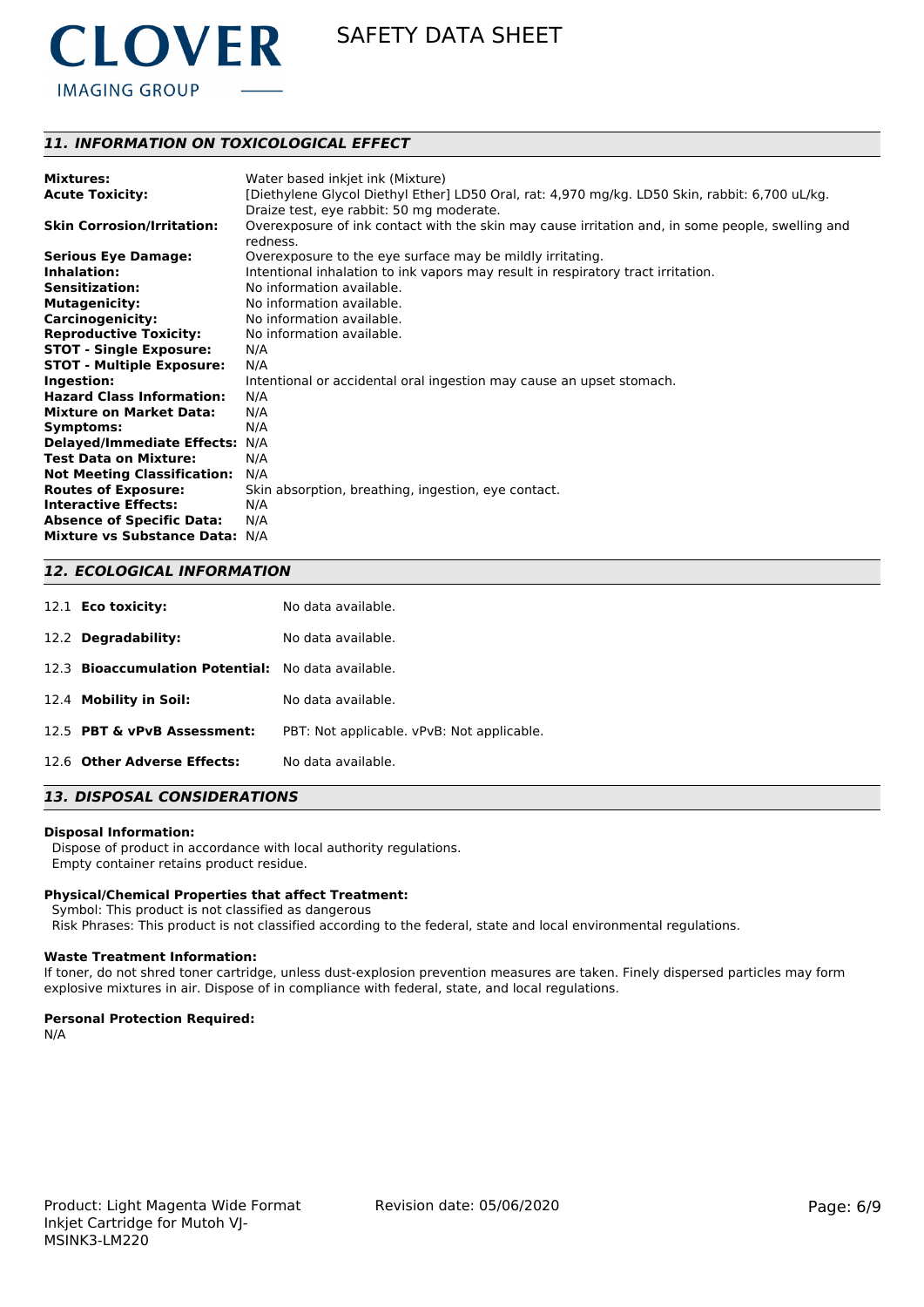

| <b>14. TRANSPORT INFORMATION</b>                                       |                                                                                                                                                                                                                                                                                                                                                                                                                                                                                                                                                                                                          |  |  |
|------------------------------------------------------------------------|----------------------------------------------------------------------------------------------------------------------------------------------------------------------------------------------------------------------------------------------------------------------------------------------------------------------------------------------------------------------------------------------------------------------------------------------------------------------------------------------------------------------------------------------------------------------------------------------------------|--|--|
| 14.1 <b>ID Number:</b>                                                 | Not regulated                                                                                                                                                                                                                                                                                                                                                                                                                                                                                                                                                                                            |  |  |
| 14.2 Shipping Name:                                                    | N/A                                                                                                                                                                                                                                                                                                                                                                                                                                                                                                                                                                                                      |  |  |
| 14.3 Hazard Class:                                                     | N/A                                                                                                                                                                                                                                                                                                                                                                                                                                                                                                                                                                                                      |  |  |
| 14.4 Packing Group:                                                    | N/A                                                                                                                                                                                                                                                                                                                                                                                                                                                                                                                                                                                                      |  |  |
| 14.5 Environmental Hazards:                                            | N/A                                                                                                                                                                                                                                                                                                                                                                                                                                                                                                                                                                                                      |  |  |
| 14.6 User Precautions:                                                 | Transport and storage of the product in accordance with general precautions and instructions<br>mentioned in this SDS.                                                                                                                                                                                                                                                                                                                                                                                                                                                                                   |  |  |
| 14.7 Bulk Transport:                                                   | N/A                                                                                                                                                                                                                                                                                                                                                                                                                                                                                                                                                                                                      |  |  |
| <b>15. REGULATORY INFORMATION</b>                                      |                                                                                                                                                                                                                                                                                                                                                                                                                                                                                                                                                                                                          |  |  |
| 15.1 Regulatory Information:                                           | US Information: Toxic Substances Contol Act (TSCA): All ingredients are listed on the TSCA<br>inventory. Product contains Diethylene glycol dietyl ether that is subject to TSCA Section 5<br>SNUR and to TSCA Section 12(b) export notification requirements. SARA TITLE III: Section<br>313: Diethylene glycol diethyl ether (Chemical Category N230). EU Information: Chemical<br>Safety Assessment according to (EC) 1907/2006: This product has not carried out any<br>Chemical Assessment yet. Australia Information: Hazardous statement: Classified as<br>hazardous according to NOHSC criteria. |  |  |
| EPA Regulatory Information: N/A                                        |                                                                                                                                                                                                                                                                                                                                                                                                                                                                                                                                                                                                          |  |  |
| <b>CERCLA Reportable Quantity: N/A</b>                                 |                                                                                                                                                                                                                                                                                                                                                                                                                                                                                                                                                                                                          |  |  |
| 15.2 Superfund Information:                                            |                                                                                                                                                                                                                                                                                                                                                                                                                                                                                                                                                                                                          |  |  |
| <b>Hazard Categories:</b>                                              |                                                                                                                                                                                                                                                                                                                                                                                                                                                                                                                                                                                                          |  |  |
| Immediate: N/A                                                         |                                                                                                                                                                                                                                                                                                                                                                                                                                                                                                                                                                                                          |  |  |
| Delayed: N/A                                                           |                                                                                                                                                                                                                                                                                                                                                                                                                                                                                                                                                                                                          |  |  |
| <b>Fire:</b> NFPA Rating: Health = $2$ Fire = $2$ Reactivity = 0       |                                                                                                                                                                                                                                                                                                                                                                                                                                                                                                                                                                                                          |  |  |
| <b>Pressure: N/A</b>                                                   |                                                                                                                                                                                                                                                                                                                                                                                                                                                                                                                                                                                                          |  |  |
| <b>Reactivity: N/A</b>                                                 |                                                                                                                                                                                                                                                                                                                                                                                                                                                                                                                                                                                                          |  |  |
| Section 302 - Extremely Hazardous: N/A<br>Section 311 - Hazardous: N/A |                                                                                                                                                                                                                                                                                                                                                                                                                                                                                                                                                                                                          |  |  |
| 15.3 State Regulations:                                                | CALIFORNIA PROPOSITION 65 INFORMATION: Not regulated                                                                                                                                                                                                                                                                                                                                                                                                                                                                                                                                                     |  |  |

15.4 **Other Regulatory Information:** N/A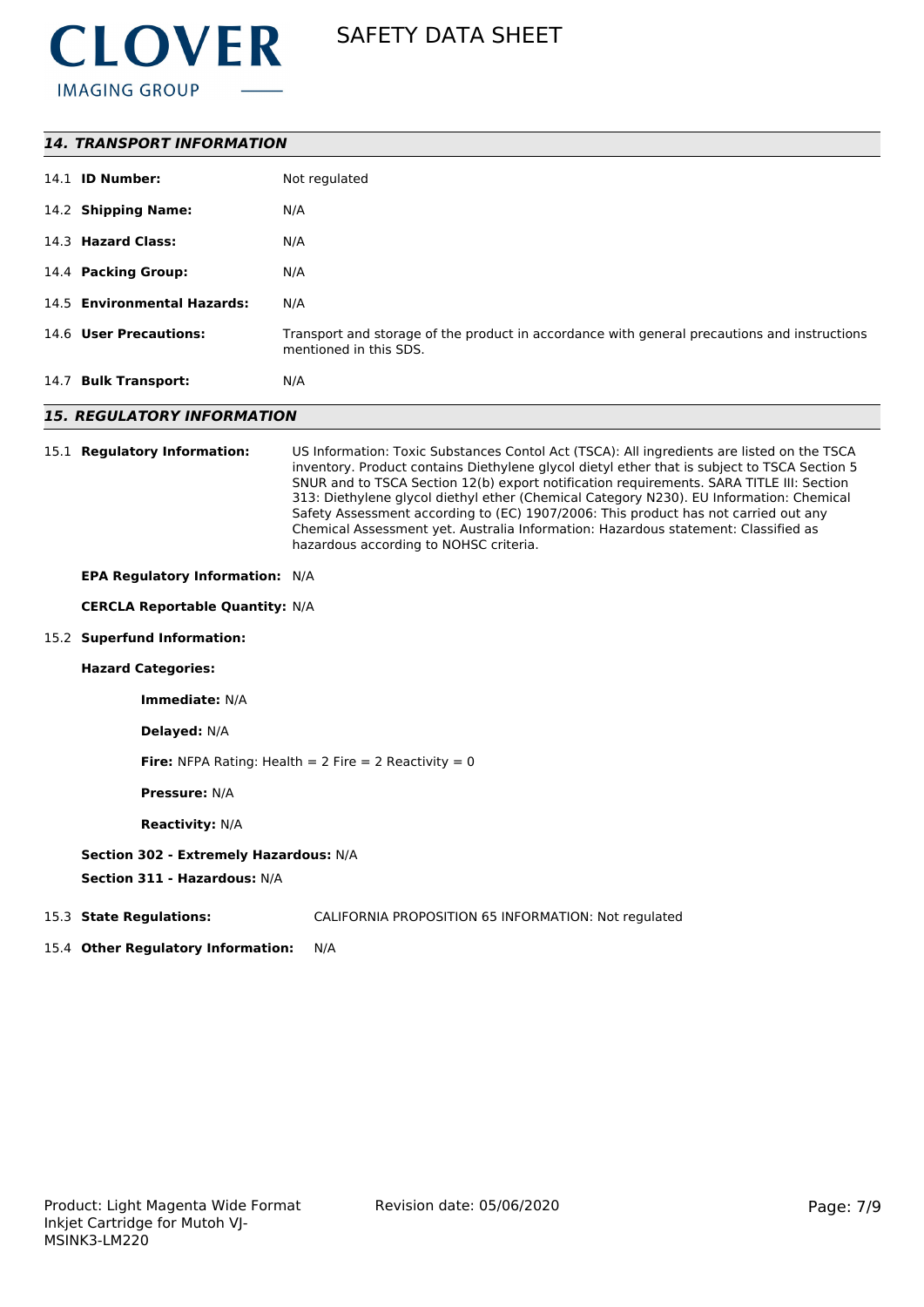

# *16. OTHER INFORMATION*

| <b>General Comments:</b>          | This information is based on our current knowledge. It should not therefore be construed as<br>guaranteeing specific properties of the products as described or their suitability for a particular<br>application |
|-----------------------------------|-------------------------------------------------------------------------------------------------------------------------------------------------------------------------------------------------------------------|
| <b>Creation Date of this SDS:</b> | 01/14/2021                                                                                                                                                                                                        |